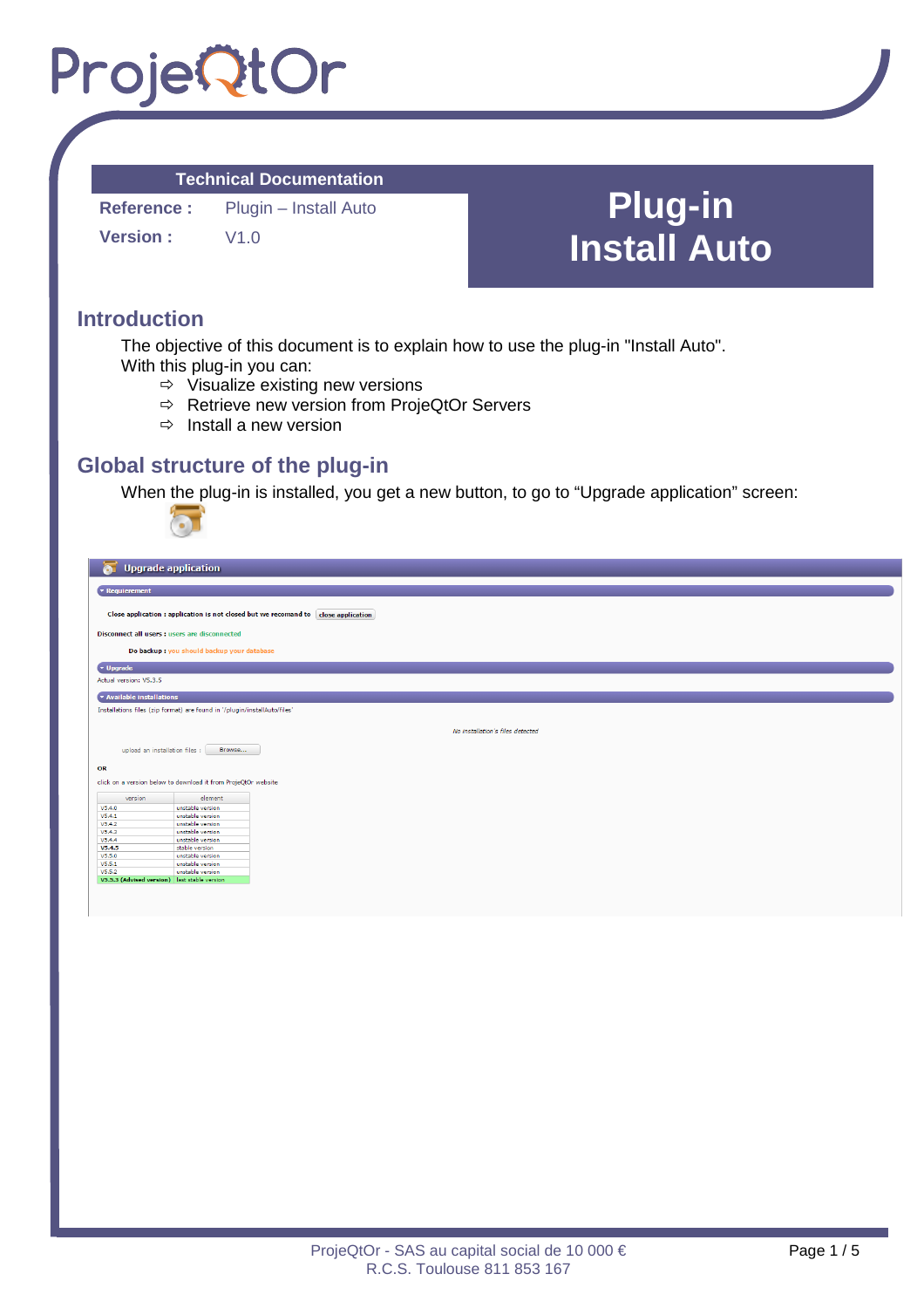## **Upgrading ProjeQtOr to new Version**

### **Check prerequisites**

The first section of the screen reminds you the prerequisites before migration



You can use the available dose application button to close application, or go to the Administration screen to do this.

#### **2) All users should be disconnected**

You can use the available disconnect all users button to disconnect still connected users, or go to the Administration screen to do this.

### **3) You should backup your database before migration**

There is no included tool to do this.

You can use the tool you know best, such as PhpMyAdmin or MySqlDumper or inline MySql command to backup your database, or you can get the "Backup Database" plugin that will integrate this feature into ProjeQtOr.

When you're ready, Requirements should look like this

 $\star$  Requierement Close application : application is closed Disconnect all users : users are disconnected Do backup : you should backup your database

NB: don't forget to re-open the application when migration is completed.

### **Check current Version**

The Upgrade section will remind you the current version of ProjeQtOr (the one you are using)

 $\blacktriangledown$  Upgrade

Actual version: V5.3.5

#### **Retrieve zip file**

You need to retrieve the zip file that you will install to migrate your instance to new version of ProjeQtOr. Two methods exist to do it, second (automatic) is the advised one.

#### **1) Manual upload**

You can retrieve the zip file containing new ProjeQtOr version from ProjeQtOr web site. This file will be named projeqtorVx.y.z.zip, where Vx.y.z is the version.

Then you can either:

- a) Put it directly in the directory "/projeqtor/plugin/installAuto/files", if you have access to the server. But this is not the advised way (see below)
- b) Upload the zip file through the plugin screen

upload an installation files : Browse...

Click the "Browse…" button, and select the zip file on your local drives.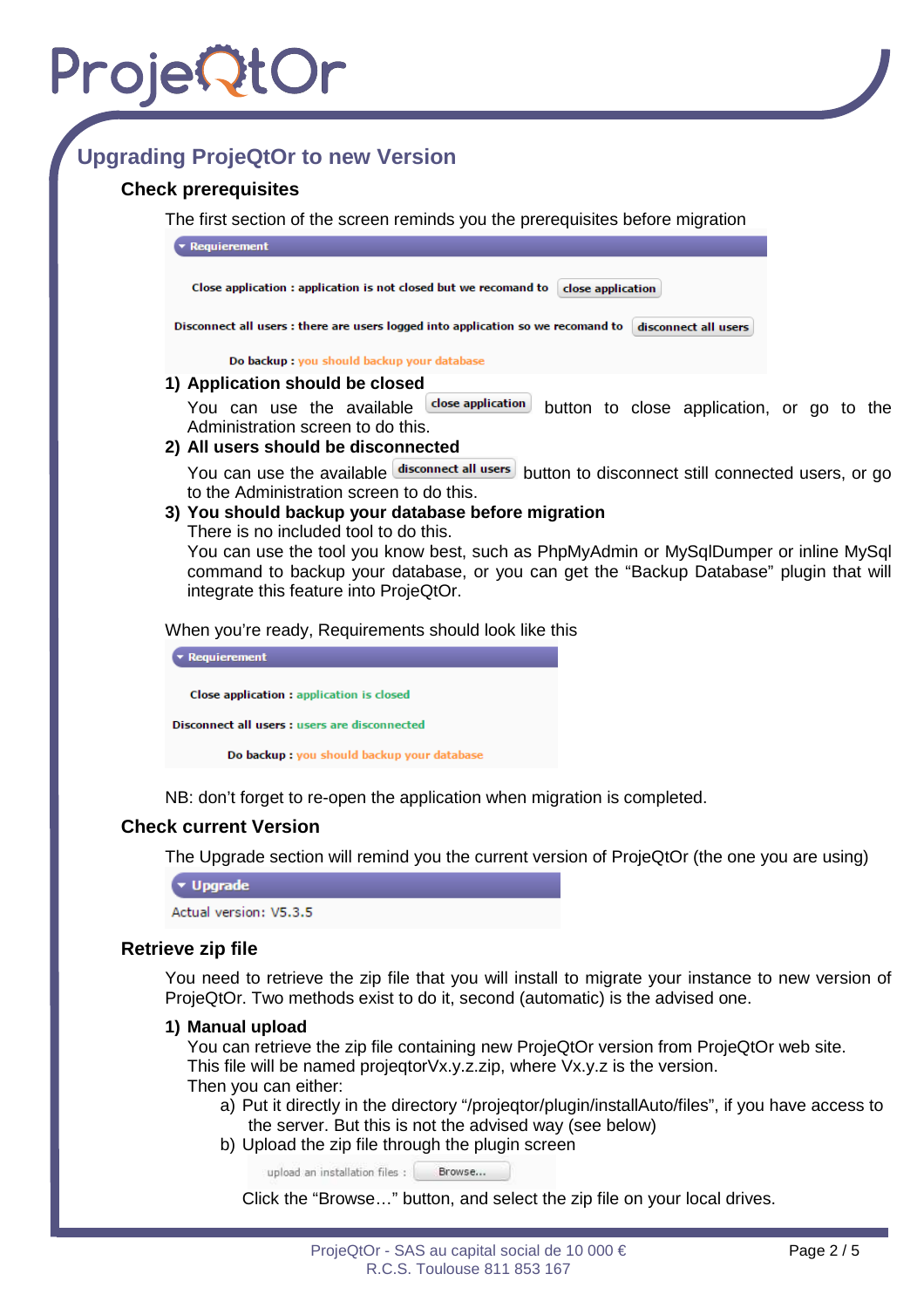## Proje**Qt**

### **2) Automatic upload**

The best way to retrieve the zip file containing new ProjeQtOr version is to let the plug-in do it.

The plug-in screen lists all versions available (version over your actual version)

click on a version below to download it from ProjeQtOr website

| version                  | element             |
|--------------------------|---------------------|
| V5.4.0                   | unstable version    |
| V5.4.1                   | unstable version    |
| V5.4.2                   | unstable version    |
| V5.4.3                   | unstable version    |
| V5.4.4                   | unstable version    |
| V5.4.5                   | stable version      |
| V5.5.0                   | unstable version    |
| V5.5.1                   | unstable version    |
| V5.5.2                   | unstable version    |
| V5.5.3 (Advised version) | last stable version |

You then just have to click on the name of a version to start and download it. 10%

| projegtorV5.4.5.zip |  |  |  |
|---------------------|--|--|--|
|                     |  |  |  |

Note that you cannot download all versions, you can only retrieve:

- any stable release
- the latest release (stable or not)

The advised version is always the last stable release (highlighted in green)

Also note that your server will need to be able to access ProjeQtOr servers through the network.

This means that:

- your server has access to internet network
- no firewall or other network protection item blocks access to projeqtor.org domain
- your php configuration must allow opening files from distant url, this means that in php.ini, you must have:

allow\_url\_fopen = On

and safe\_mode must be disabled (this feature no longer exists since PHP V5.4.0) Note that if all is correct, Admin should receive information about new versions of ProjeQtOr each time a new version is deployed:

| New version V5.5.3 is available at ProjeQtOr |    |        |
|----------------------------------------------|----|--------|
| website                                      |    |        |
| http://www.projegtor.org                     |    |        |
|                                              |    |        |
|                                              |    |        |
|                                              |    |        |
|                                              |    |        |
|                                              |    |        |
| remind me in 15                              | mn | remind |

In the end, your zip file is ready for installation:

| * Available installations |                                                                           |            |         |
|---------------------------|---------------------------------------------------------------------------|------------|---------|
|                           | Installations files (zip format) are found in '/plugin/installAuto/files' |            |         |
|                           | file.                                                                     | date       | size    |
|                           | projegtorV5.4.5.zip                                                       | 11/10/2016 | 18.5 MB |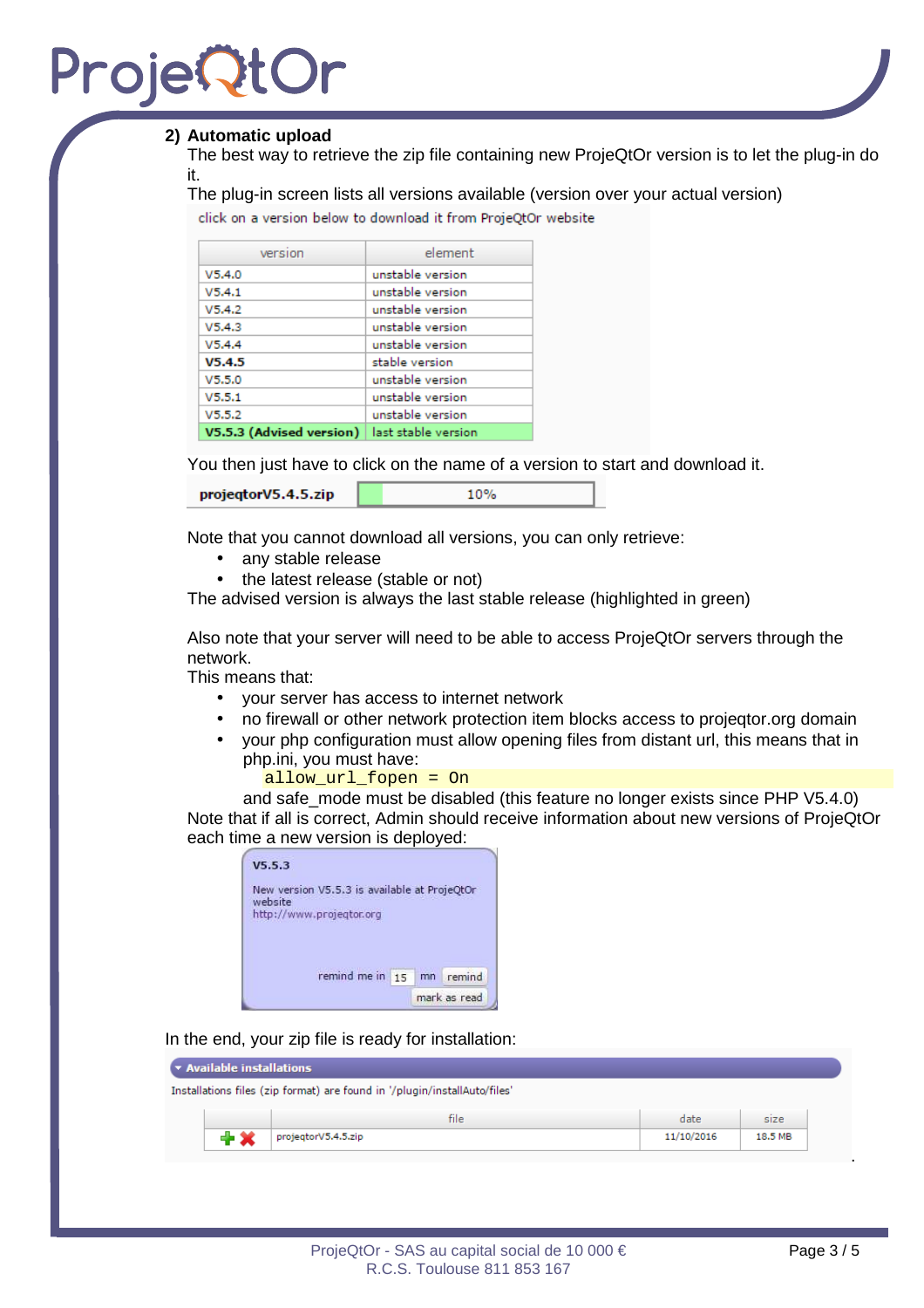## **Install new version**

In the available installations list, click on the  $\blacksquare$  button of the version you want to install:

|                                        | file | date       | size    |
|----------------------------------------|------|------------|---------|
| $+ \times$<br>projegtorV5.4.5.zip      |      | 11/10/2016 | 18.5 MB |
| Confirmation                           |      |            |         |
|                                        |      |            |         |
| install the file 'projegtorV5.4.5.zip' |      |            |         |

Note that all other installable zip files will be removed.

Installation process is automatic and may last few minutes.



When it is finished, you are automatically disconnected to finalize the installation.

### **Finalize migration**

Reconnect with an Admin account:

|           | ProjeQtOr                                                                         |
|-----------|-----------------------------------------------------------------------------------|
| login :   | admin                                                                             |
| password: |                                                                                   |
|           | remember me                                                                       |
|           | OK                                                                                |
|           | Change password                                                                   |
|           | Application is closed.<br>Only admin user can connect.<br>Please come back later. |

and wait until process is complete

|                      | ProjeQtOr                                             |
|----------------------|-------------------------------------------------------|
| login :<br>password: | admin<br><br>remember me<br>OK                        |
|                      | Change password                                       |
|                      | <b>DATABASE UPDATE COMPLETED</b><br>TO VERSION V5.4.5 |

If some errors are reported, retrieve ProjeQtOr log file and post it in the forum for help.

Re-open the application so that users can connect again, on brand new version.